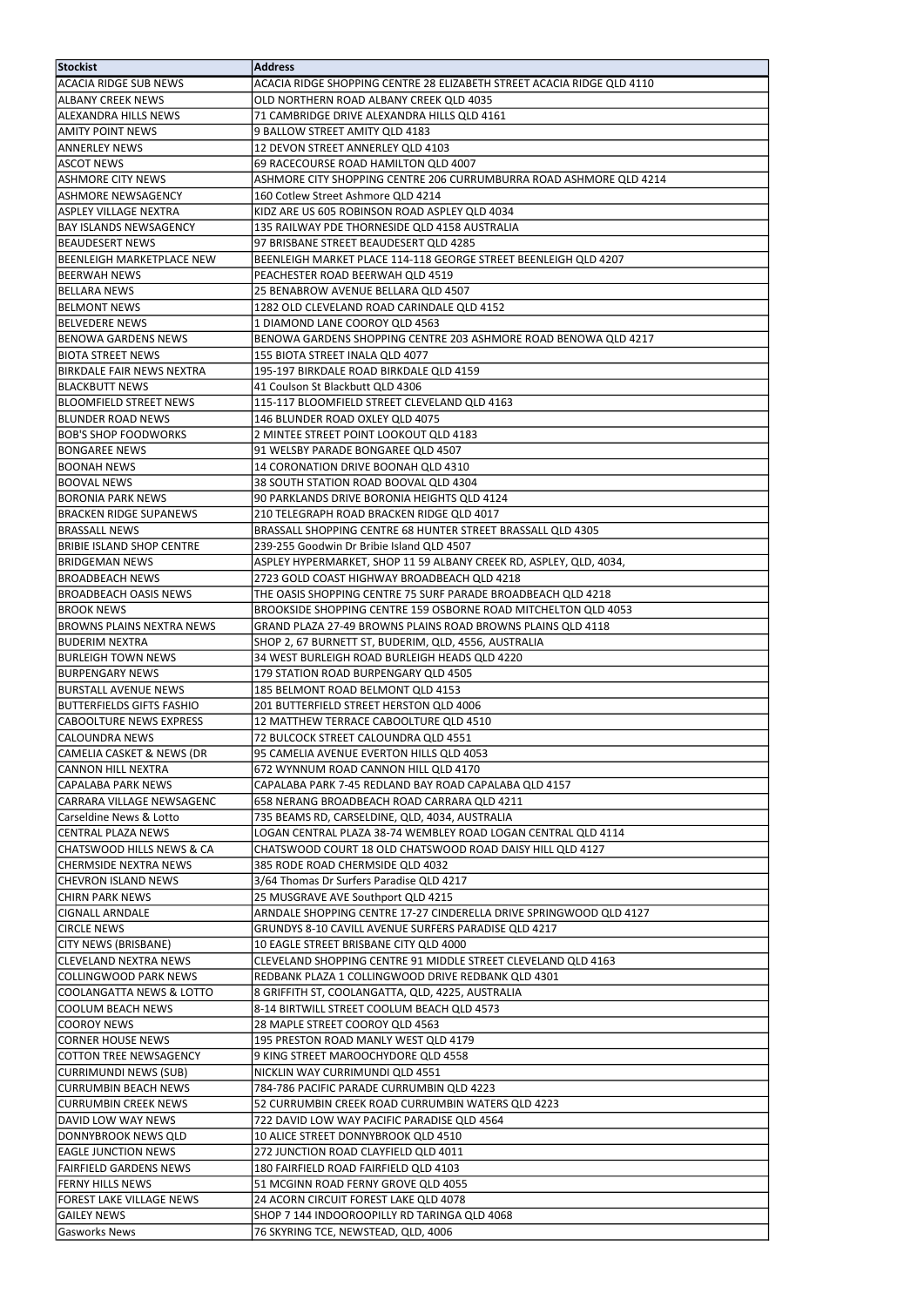| <b>GEORGE STREET NEWS</b>                                    | 370 GEORGE STREET BRISBANE CITY QLD 4000                                                          |
|--------------------------------------------------------------|---------------------------------------------------------------------------------------------------|
| <b>GLENWOOD PACIFIC PET</b>                                  | CNR ARBORTON RD & BRUCE HWY GLENWOOD QLD 4570                                                     |
| <b>GOLDEN BEACH NEWSAGENCY</b>                               | 46 LANDSBOROUGH PDE, GOLDEN BEACH, QLD, 4551                                                      |
| <b>GOLDEN LUCKY NEWS</b>                                     | MILLAROO DRIVE HELENSVALE QLD 4212                                                                |
| <b>GOODNA NEWS DRRAA</b>                                     | 2 SMITHS ROAD GOODNA QLD 4300                                                                     |
| <b>GRACEVILLE NEWS (DRS)</b>                                 | SHOP 2 286 OXLEY RD GRACEVILLE QLD 4075                                                           |
|                                                              |                                                                                                   |
| <b>GRANGE NEWS</b>                                           | 100 DAYS ROAD GRANGE QLD 4051                                                                     |
| <b>GREENSLOPES NEWS</b>                                      | 700 LOGAN ROAD GREENSLOPES QLD 4120                                                               |
| <b>GUMDALE NEWSXPRESS</b>                                    | 696 NEW CLEVELAND ROAD GUMDALE QLD 4154                                                           |
| <b>GYMPIE NEXTRA NEWS</b>                                    | 3 EXCELSIOR ROAD GYMPIE QLD 4570                                                                  |
| <b>HARBOUR TOWN NEWS</b>                                     | HARBOUR TOWN SHOPPING CENTRE 147-189 BRISBANE ROAD BIGGERA WATERS QLD 4216                        |
|                                                              |                                                                                                   |
| <b>HELENSVALE PLAZA NEWS</b>                                 | HELENSVALE TAVERN 6-10 SIR JOHN OVERALL DRIVE HELENSVALE QLD 4212                                 |
| <b>HENDRA NEWS</b>                                           | 355 NUDGEE ROAD HENDRA QLD 4011                                                                   |
| <b>HOLLAND PARK NEWS</b>                                     | 105 SEVILLE ROAD HOLLAND PARK QLD 4121                                                            |
| <b>HOMEZONE NEWS</b>                                         | 142 NEWMARKET ROAD WINDSOR QLD 4030                                                               |
| <b>HYPERDOME NEXTRA LOGAN</b>                                | PACIFIC HIGHWAY LOGANHOLME QLD 4129                                                               |
|                                                              |                                                                                                   |
| INDOOROOPILLY S/C METRO N                                    | INDOOROOPILLY SHOPPINGTOWN 322 MOGGILL ROAD INDOOROOPILLY QLD 4068                                |
| <b>IPSWICH CITY MALL NEWS</b>                                | 42 IPSWICH CITY MALL IPSWICH QLD 4305                                                             |
| JACKSON ROAD NEWS NEW                                        | 344 JACKSON ROAD SUNNYBANK HILLS QLD 4109                                                         |
| JACOBS WELL NEWS (DRS)                                       | JACOBS WELL NEWS 1159 PIMPAMA JACOBS WELL ROAD JACOBS WELL QLD 4208                               |
| JIMBOOMBA JUNCTION NEWS                                      | 665-687 Cusack Lane Jimboomba QLD 4280                                                            |
|                                                              |                                                                                                   |
| <b>JUNCTION NEWS</b>                                         | 500 IPSWICH ROAD ANNERLEY QLD 4103                                                                |
| Kallangur Fair News                                          | SHOP 1-2, 1471-1473 ANZAC AVE, KALLANGUR, QLD, 4503                                               |
| <b>KALLANGUR NEWS</b>                                        | 1406 ANZAC AVENUE KALLANGUR QLD 4503                                                              |
| <b>KANGAROO POINT NEWS</b>                                   | 679 MAIN ST KANGAROO POINT QLD 4169 AUSTRALIA                                                     |
| <b>KARALEE NEWS</b>                                          | 2-34 JUNCTION ROAD CHUWAR QLD 4306                                                                |
|                                                              |                                                                                                   |
| <b>KAWANA NEWSAGENCY</b>                                     | KAWANA SHOPPING WORLD 119 POINT CARTWRIGHT DRIVE BUDDINA QLD 4575                                 |
| <b>KEDRON NEWS</b>                                           | 359 Gympie Rd Brisbane QLD 4031                                                                   |
| KENMORE VILLAGE NEXTRA                                       | 198 BROOKFIELD ROAD KENMORE HILLS QLD 4069                                                        |
| <b>KENSINGTON VILLAGE NEWS</b>                               | 196 KENSINGTON WAY BRAY PARK QLD 4500                                                             |
| <b>KEPERRA NEWS</b>                                          | 13 DALLAS PARADE KEPERRA QLD 4054                                                                 |
|                                                              |                                                                                                   |
| <b>KINGS CIRCLE NEWS</b>                                     | KING STREET CABOOLTURE QLD 4510                                                                   |
| KIRRA BEACH NEWS                                             | 48 MUSGRAVE STREET COOLANGATTA QLD 4225                                                           |
| LANDSBOROUGH NEWS                                            | LANDSBOROUGH HOUSE 1 MALENY STREET LANDSBOROUGH QLD 4550                                          |
| <b>LOGAN CITY CENTRE NEWS</b>                                | LOGAN CITY CENTRE, SHOP 66, CNR KINGSTON & WEMBLEY RD, LOGAN CENTRAL, QLD, 4114                   |
| LOGAN VILLAGE NEWS (DR)                                      | 2-12 NORTH STREET LOGAN VILLAGE QLD 4207                                                          |
|                                                              |                                                                                                   |
| LOGANHOLME NEWS (NEW DRS)                                    | 37-59 BRYANTS ROAD LOGANHOLME QLD 4129                                                            |
| <b>LUCKY DRAGON NEWS</b>                                     | AUSTRALIA FAIR POST SHOP 42 MARINE PARADE SOUTHPORT QLD 4215                                      |
|                                                              |                                                                                                   |
| <b>LUCKY MERMAID NEWS&amp;GIFTS</b>                          | OFF 3, 2453 GOLD COAST HWY, MERMAID BEACH, QLD, 4218                                              |
|                                                              |                                                                                                   |
| <b>MAIN BEACH NEWS</b>                                       | 21-23 TEDDER AVENUE MAIN BEACH QLD 4217                                                           |
| <b>MALENY NEWS</b>                                           | 29 MAPLE STREET MALENY QLD 4552                                                                   |
| <b>MALL NEWS BEENLEIGH</b>                                   | 19-21 MAIN STREET BEENLEIGH QLD 4207                                                              |
| <b>MANLY HARBOUR NEWS</b>                                    | 216-222 STRATTON TERRACE MANLY QLD 4179                                                           |
| <b>MARCOOLA BEACH NEWS</b>                                   | 7 LORRAINE AVENUE MARCOOLA QLD 4564                                                               |
|                                                              |                                                                                                   |
| <b>Margate Nextra News</b>                                   | 270 OXLEY AVENUE MARGATE QLD 4019                                                                 |
| <b>MAROOCHYDORE NEWS</b>                                     | 12 - 20 Ocean St Maroochydore QLD 4558                                                            |
| <b>MC WHIRTERS NEWS</b>                                      | MCWHIRTERS SHOP T35 298/312 BRUNSWICK ST FORTITUDE VALLEY QLD 4006                                |
| <b>MERMAID WATERS NEWS</b>                                   | 90 MARKERI ST MERMAID WATERS QLD 4218 AUSTRALIA                                                   |
| <b>MERTHYR ROAD NEWS</b>                                     | MERTHYR VILLAGE 85A MERTHYR ROAD NEW FARM QLD 4005                                                |
|                                                              |                                                                                                   |
| <b>MIDDLE PARK NEWS</b>                                      | 92 HORIZON DRIVE MIDDLE PARK QLD 4074                                                             |
| <b>MIDWAY NEWS</b>                                           | OXLEY AVENUE REDCLIFFE QLD 4020                                                                   |
| <b>MILTON NEWS</b>                                           | 36 BAROONA ROAD MILTON QLD 4064                                                                   |
| MINYAMA NEWS (BUDDINA)                                       | 1 KENSINGTON DRIVE MINYAMA QLD 4575                                                               |
| <b>MITCHELTON NEWS</b>                                       | 39 BLACKWOOD STREET MITCHELTON QLD 4053                                                           |
|                                                              |                                                                                                   |
| <b>MONKLAND NEWS</b>                                         | 169 BRISBANE ROAD MONKLAND QLD 4570                                                               |
| MONTVILLE VILLAGE NEWS                                       | 168-170 MAIN STREET MONTVILLE QLD 4560                                                            |
| <b>MOOLOOLAH NEWS</b>                                        | 1 JONES STREET MOOLOOLAH VALLEY QLD 4553                                                          |
| MORAYFIELD PLAZA NEWS                                        | MORAYFIELD SHOPPING CENTRE 171 MORAYFIELD ROAD MORAYFIELD QLD 4506                                |
| MORAYFIELD VILLAGE NEWS                                      | 165-169 WILLIAMSON ROAD MORAYFIELD QLD 4506                                                       |
| MORNINGSIDE CENTRAL NEWS                                     | 25 JUNCTION ROAD MORNINGSIDE QLD 4170                                                             |
|                                                              |                                                                                                   |
| <b>MOUNTAIN VIEW NEWS</b>                                    | 965-967 LOGAN ROAD HOLLAND PARK WEST QLD 4121                                                     |
| <b>MT COTTON ROAD NEWS</b>                                   | 157-159 MOUNT COTTON ROAD CAPALABA QLD 4157                                                       |
| <b>MT OMMANEY NEXTRA NEWS</b>                                | 171 DANDENONG ROAD MOUNT OMMANEY QLD 4074                                                         |
| MUDGEERABA NEWSAGENCY                                        | MUDGEERABA MARKET SHOPPING CENTRE 3 SWAN LANE MUDGEERABA QLD 4213                                 |
| <b>NAMBOUR NEWS</b>                                          | 54 WASHINGTON STREET NAMBOUR QLD 4560                                                             |
|                                                              |                                                                                                   |
| NAMBOUR PLAZA NEWS                                           | 28-34 ANN STREET NAMBOUR QLD 4560                                                                 |
| <b>NAMBOUR VILLAGE NEWS</b>                                  | 15 MILL STREET NAMBOUR QLD 4560                                                                   |
| NARANGBA NEWSAGENCY                                          | 32-36 MAIN STREET NARANGBA QLD 4504                                                               |
| <b>NERANG FAIR NEWSXPRESS</b>                                | NERANG FAIR 74-98 BEAUDESERT NERANG ROAD NERANG QLD 4211                                          |
| <b>NERANG MALL NEWS</b>                                      | NERANG MALL 7-27 CAYUGA STREET NERANG QLD 4211                                                    |
| NEWS EXTRA ARANA HILLS                                       |                                                                                                   |
|                                                              | ARANA HILLS KMART PLAZA 5-11 PATRICKS ROAD ARANA HILLS QLD 4054                                   |
| <b>NEWS EXTRA CAMP HILL</b>                                  | 12 SAMUEL STREET CAMP HILL QLD 4152                                                               |
| NEWS EXTRA COOMERA CITY C<br><b>NEWS EXTRA HIGHLAND PARK</b> | COOMERA CITY CENTRE 2 CITY CENTRE DRIVE UPPER COOMERA QLD 4209<br>ALEXANDER DRIVE NERANG QLD 4211 |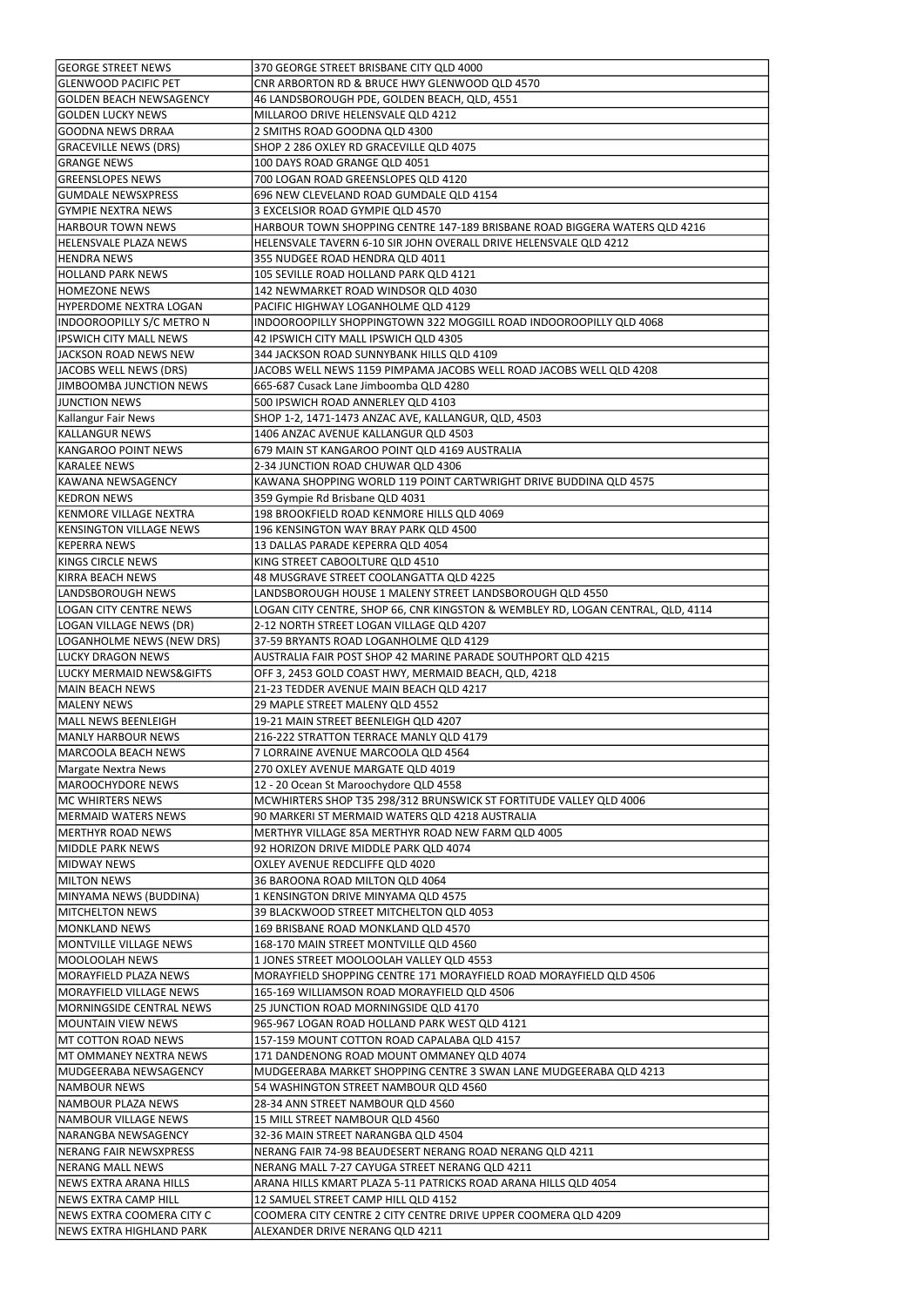| <b>NEWSEXPRESS SURFERS</b>           | 3240-3280 SURFERS PARADISE BOULEVARD SURFERS PARADISE QLD 4217                |
|--------------------------------------|-------------------------------------------------------------------------------|
|                                      |                                                                               |
| NEWSEXTRA NOOSAVILLE                 | 199 GYMPIE TERRACE NOOSAVILLE QLD 4566                                        |
| <b>NEWSTEAD NEWS</b>                 | 32 ROSS ST NEWSTEAD QLD 4006 AUSTRALIA                                        |
| NEWSXPRESS BANYO                     | 276 SAINT VINCENTS ROAD BANYO QLD 4014                                        |
| NEWSXPRESS EASY T ROBINA             | 514 CHRISTINE AVENUE ROBINA QLD 4226                                          |
| NEWSXPRESS GYMPIE                    | 47 MARY STREET GYMPIE QLD 4570                                                |
| NEWSXPRESS KENMORE PLAZA             | 841 MOGGILL ROAD KENMORE QLD 4069                                             |
| NEWSXPRESS RUNAWAY BAY               |                                                                               |
|                                      | RUNAWAY BAY SHOPPING CENTRE, SHOP 35, LAE DR, RUNAWAY BAY, QLD, 4216          |
| NEWSXPRESS SOUTHPORT PARK            | FERRY RD SHOPPING CENTRE 253 FERRY ROAD SOUTHPORT QLD 4215                    |
| NEXTRA ALBANY CREEK                  | ALBANY CREEK SHOPPING VILLAGE 700-710 ALBANY CREEK ROAD ALBANY CREEK QLD 4035 |
| NEXTRA BOOVAL FAIR                   | BOOVAL FAIR SHOPPING CENTRE 139 BRISBANE ROAD BOOVAL QLD 4304                 |
| <b>NEXTRA CARINDALE NEWS</b>         | 1151 CREEK ROAD CARINDALE QLD 4152                                            |
| NEXTRA GARDEN CITY LVL 1             | GARDEN CITY SHOPPING CENTRE 2049 LOGAN ROAD UPPER MOUNT GRAVATT QLD 4122      |
| NEXTRA KIPPA RING VILLAGE            | KIPPA-RING VILLAGE 284 ANZAC AVENUE KIPPA-RING QLD 4021                       |
| <b>NEXTRA LOWOOD</b>                 | 93 MAIN STREET LOWOOD QLD 4311                                                |
|                                      |                                                                               |
| <b>NEXTRA LUTWYCHE CITY</b>          | LUTWYCHE CITY SHOPPING CENTRE 543 LUTWYCHE ROAD LUTWYCHE QLD 4030             |
| NEXTRA QUEEN ST MALL                 | 60 QUEEN STREET BRISBANE CITY QLD 4000                                        |
| <b>NEXTRA STRATHPINE</b>             | STRATHPINE SHOPPING CENTRE 295 GYMPIE ROAD STRATHPINE QLD 4500                |
| <b>NEXTRA SWAN NEWS</b>              | 154-164 HORTON PARADE MAROOCHYDORE QLD 4558                                   |
| <b>Nextra Village News</b>           | 57 STATION ST, NERANG, QLD, 4211, AUSTRALIA                                   |
| <b>NEXTRA WARNER</b>                 | WARNER VILLAGE, SHOP 14, 353-355 SAMSONVALE RD, WARNER, QLD, 4500             |
| NEXTRA WYNNUM PLAZA                  | WYNNUM WEST PLAZA 2021 WYNNUM ROAD WYNNUM WEST QLD 4178                       |
|                                      |                                                                               |
| <b>NOOSA JUNCTION NEWS</b>           | SWANSTON HOUSE 26 SUNSHINE BEACH ROAD NOOSA HEADS QLD 4567                    |
| NOOSA VILLAGE NEWS                   | GIBSON ROAD NOOSAVILLE QLD 4566                                               |
| <b>NORMAN PARK CENTRAL NEWS</b>      | 183 BENNETTS ROAD NORMAN PARK QLD 4170                                        |
| <b>NORTH IPSWICH NEWS</b>            | 7 PINE MOUNTAIN ROAD NORTH IPSWICH QLD 4305                                   |
| <b>NORTH TAMBORINE NEWS</b>          | 17-27 MAIN WESTERN ROAD TAMBORINE MOUNTAIN QLD 4272                           |
| <b>NORTHGATE NEWS</b>                | 111 RIDGE STREET NORTHGATE QLD 4013                                           |
| NOTTINGHAM ROAD NEWS                 | 8 NOTTINGHAM ROAD CALAMVALE QLD 4116                                          |
|                                      |                                                                               |
| <b>OLLEY'S ORANGE COUNTRY MK</b>     | 4499-4651 MOUNT LINDESAY HIGHWAY NORTH MACLEAN QLD 4280                       |
| ORMEAU NEWS SUB DIRECT               | 13 VAUGHAN DRIVE ORMEAU QLD 4208                                              |
| <b>OXENFORD NEWS</b>                 | 193 OLD PACIFIC HIGHWAY OXENFORD QLD 4210                                     |
| OXFORD STREET NEWS QLD               | 134 OXFORD STREET BULIMBA QLD 4171                                            |
| <b>OXLEY NEWS</b>                    | SHOP 7B 133-157 OXLEY STATION RD OXLEY QLD 4075                               |
| <b>PACIFIC FAIR NEWS</b>             | LIFE LINE SHOP 8 MAIN PLACE BROADBEACH QLD 4218                               |
| PACIFIC NEWSAGENCY                   | 4 BULCOCK STREET CALOUNDRA QLD 4551                                           |
| PACIFIC PINES NEWS                   | 2 HOTHAM DRIVE PACIFIC PINES QLD 4211                                         |
|                                      |                                                                               |
| PADDINGTON NEWS                      | 199 LATROBE TERRACE PADDINGTON QLD 4064                                       |
| PALM BEACH NEWS                      | FIFTH AVE MOTEL PALM BEACH 2 FIFTH AVENUE PALM BEACH QLD 4221                 |
| PALM WATERS NEWS                     | NINETEENTH AVE VILLAGE 155 NINETEENTH AVENUE ELANORA QLD 4221                 |
| PALMWOODS CASKET & NEWS              | 22 LITTLE MAIN STREET PALMWOODS QLD 4555                                      |
| PARADISE POINT NEWSAGENCY            | 11 GRICE AVENUE PARADISE POINT QLD 4216                                       |
| PARKINSON PLAZA NEWS                 | 441 ALGESTER ROAD PARKINSON QLD 4115                                          |
| <b>PARKLANDS NEWS</b>                | 238 PARKLANDS BOULEVARD MERIDAN PLAINS QLD 4551                               |
|                                      |                                                                               |
| PARKWOOD PLAZA NEWS                  | PARKWOOD CENTRAL PLAZA 129-133 OLSEN AVENUE LABRADOR QLD 4215                 |
| PELICAN WATERS NEWS                  | 44 PELICAN WATERS BOULEVARD PELICAN WATERS QLD 4551                           |
| PENINSULA FAIR NEWS                  | PENINSULA FAIR SHOPPING CENTRE 252-282 ANZAC AVENUE KIPPA-RING QLD 4021       |
| PEREGIAN NEWS                        | 6 KINGFISHER DRIVE PEREGIAN BEACH QLD 4573                                    |
| PEREGIAN SPRINGS NEWS EXT            | 1 RIDGEVIEW DR, PEREGIAN SPRINGS, QLD, 4573                                   |
| <b>PERRY HOUSE NEWS</b>              | 131 ELIZABETH STREET BRISBANE CITY QLD 4000                                   |
| PETRIE NEWS (DR)                     | 86 BEEVILLE ROAD PETRIE QLD 4502                                              |
| PINES NEWSAGENCY (PALM BE            | 194 K P MCGRATH DRIVE ELANORA QLD 4221                                        |
|                                      |                                                                               |
| POMONA NEWS                          | 10 MEMORIAL AVENUE POMONA QLD 4568                                            |
| POST OFFICE SQUARE NEWS              | 270-280 QUEEN STREET BRISBANE CITY QLD 4000                                   |
| PREMIER NEWS                         | 83 MERTHYR ROAD NEW FARM QLD 4005                                             |
| <b>QUIKSTOP MINI MART &amp; NEWS</b> | 7 CONNOR STREET BURLEIGH HEADS QLD 4220                                       |
| RACEVIEW NEWS                        | 64 RACEVIEW STREET RACEVIEW QLD 4305                                          |
| <b>RAINBOW BEACH NEWS</b>            | 4 RAINBOW BEACH ROAD RAINBOW BEACH QLD 4581                                   |
| <b>REDBANK NEWS</b>                  | 59 RICE ROAD REDBANK PLAINS QLD 4301                                          |
| <b>REDLAND BAY NEWS</b>              | 11 STRADBROKE STREET REDLAND BAY QLD 4165                                     |
|                                      |                                                                               |
| <b>REGENTS PARK NEWS</b>             | 3358-3374 MOUNT LINDESAY HIGHWAY REGENTS PARK QLD 4118                        |
| <b>RESORT NEWS</b>                   | 11 HOOKER BOULEVARD BROADBEACH WATERS QLD 4218                                |
| IRIVERLINK NEXTRA                    | 2 THE TERRACE NORTH IPSWICH QLD 4305                                          |
| ROBINA T/CTRE NEWSXPRESS             | SHOP 4276 ROBINA TOWN CENTRE ROBINA QLD 4230                                  |
| ROCHEDALE SUB NEWS                   | 17 WOMBAT CRESCENT ROCHEDALE QLD 4123                                         |
| ROOMTALK HOME & NEWS                 | SIROCCO RESORT 59-75 MOOLOOLABA ESPLANADE MOOLOOLABA QLD 4557                 |
| ROTHWELL NEWS                        | 455 ANZAC AVENUE ROTHWELL QLD 4022                                            |
| <b>SAMFORD VARIETY STORE</b>         | 19 MAIN STREET SAMFORD VILLAGE QLD 4520                                       |
|                                      |                                                                               |
| SANCTUARY COVE NEWS                  | 32 Masthead Way Hope Island 4212 QLD                                          |
| SANDGATE NEWS                        | 11 BOWSER PARADE SANDGATE QLD 4017                                            |
| <b>SHAW ROAD NEWS</b>                |                                                                               |
|                                      | SHAW ROAD VILLAGE 216 SHAW ROAD WAVELL HEIGHTS QLD 4012                       |
| <b>SHERWOOD NEWS (DRS)</b>           | 672-686 Sherwood Rd Sherwood 4075 QLD                                         |
| <b>SLACKS NEWSAGENCY</b>             | 152 SCARBOROUGH STREET SOUTHPORT QLD 4215                                     |